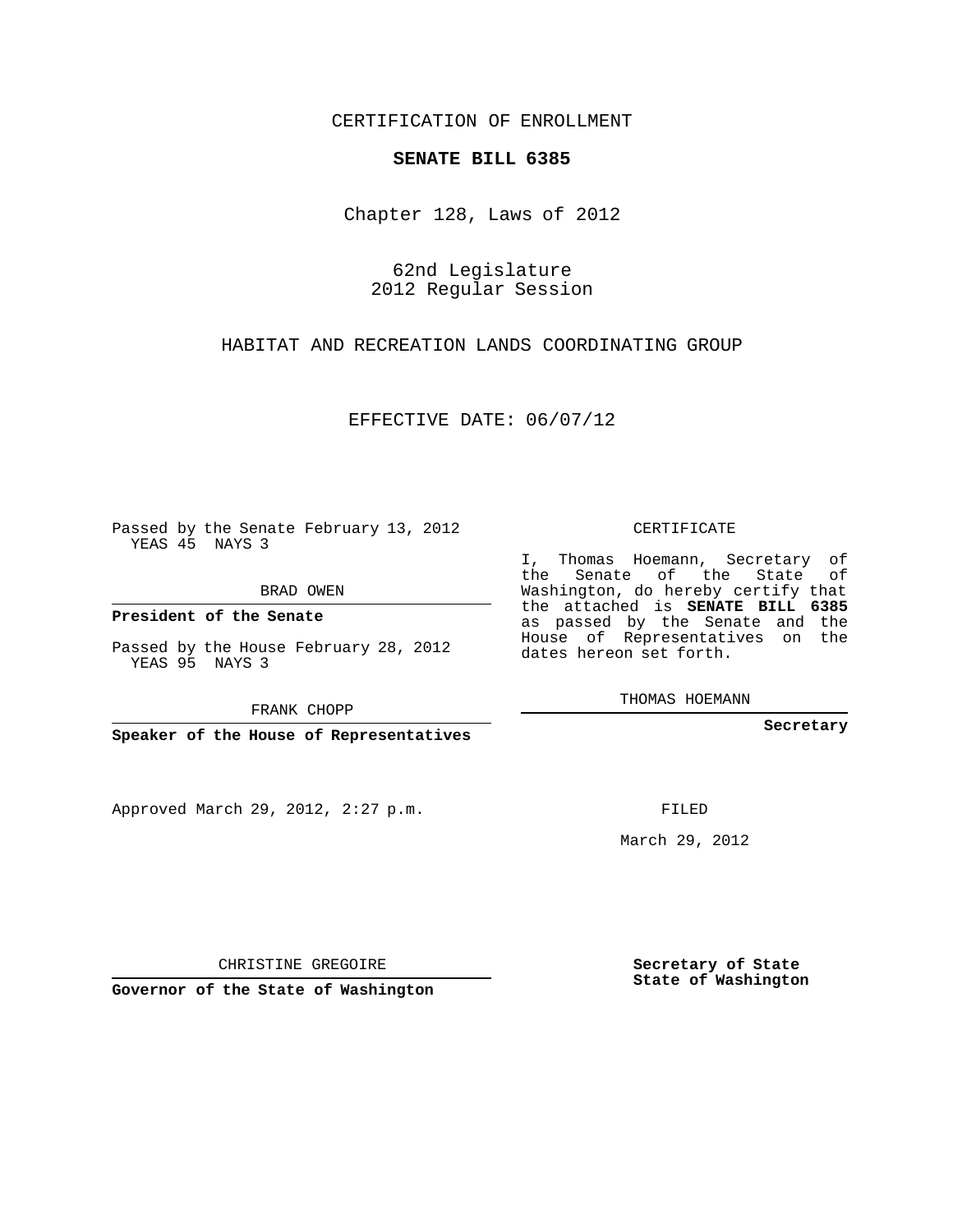## **SENATE BILL 6385** \_\_\_\_\_\_\_\_\_\_\_\_\_\_\_\_\_\_\_\_\_\_\_\_\_\_\_\_\_\_\_\_\_\_\_\_\_\_\_\_\_\_\_\_\_

\_\_\_\_\_\_\_\_\_\_\_\_\_\_\_\_\_\_\_\_\_\_\_\_\_\_\_\_\_\_\_\_\_\_\_\_\_\_\_\_\_\_\_\_\_

Passed Legislature - 2012 Regular Session

**State of Washington 62nd Legislature 2012 Regular Session**

**By** Senators Parlette, Fraser, Morton, Ranker, and Shin

Read first time 01/19/12. Referred to Committee on Energy, Natural Resources & Marine Waters.

 1 AN ACT Relating to extending the habitat and recreation lands 2 coordinating group until July 31, 2017; amending RCW 79A.25.260; 3 creating a new section; and providing an expiration date.

4 BE IT ENACTED BY THE LEGISLATURE OF THE STATE OF WASHINGTON:

 5 **Sec. 1.** RCW 79A.25.260 and 2007 c 247 s 1 are each amended to read 6 as follows:

 7 (1) The habitat and recreation lands coordinating group is 8 established. The ((<del>habitat and recreation lands coordinating</del>)) group 9 must include representatives from the ((committee)) office, the state 10 parks and recreation commission, the department of natural resources, 11 and the ((<del>Washington state</del>)) department of fish and wildlife. The 12 members of the ((<del>habitat and recreation lands coordinating</del>)) group must 13 have subject matter expertise with the issues presented in this 14 section. Representatives from appropriate stakeholder organizations 15 and local government must also be considered for participation on the 16 ((habitat and recreation lands coordinating)) group, but may only be 17 appointed or invited by the director.

18 (2) To ensure timely completion of the duties assigned to the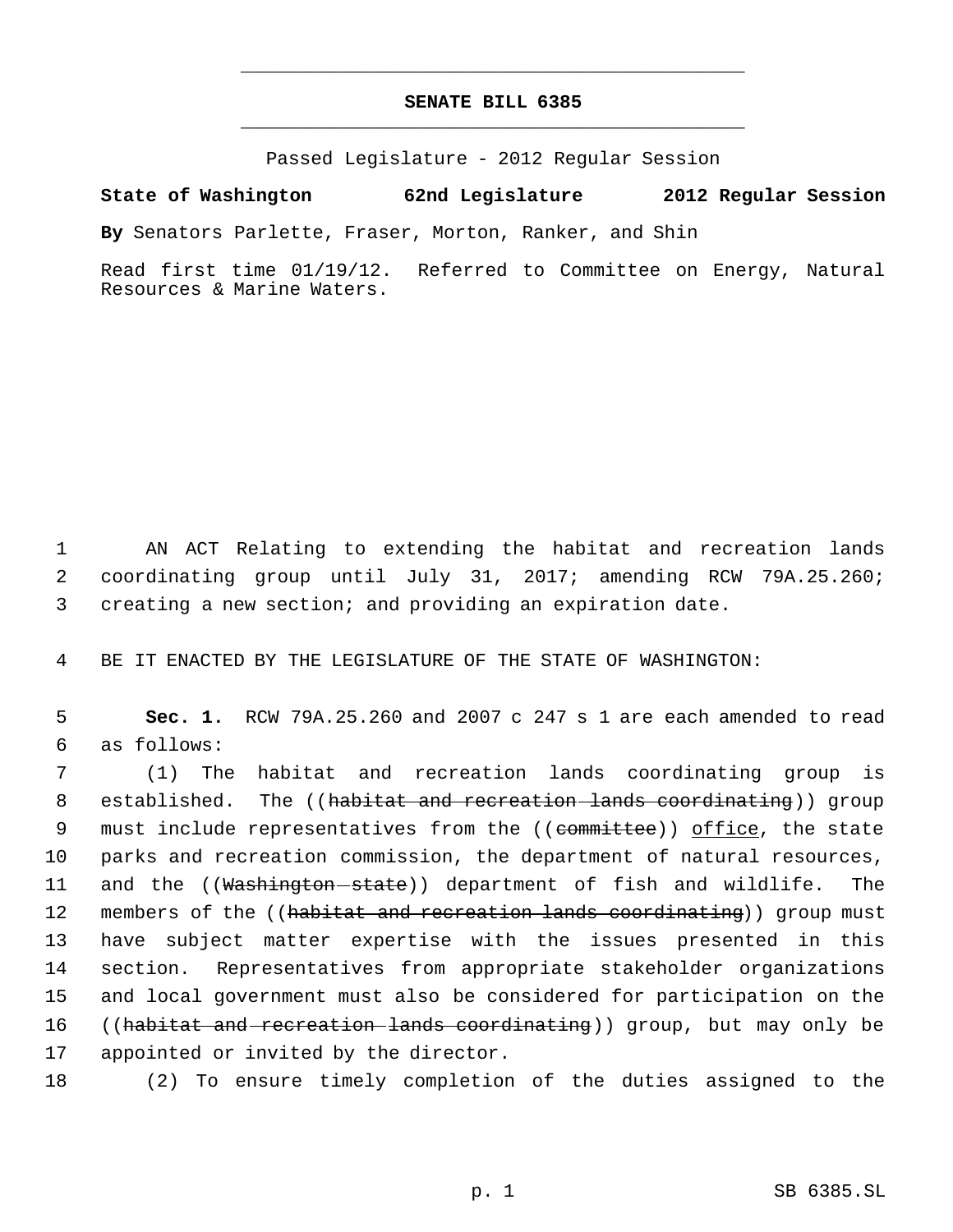((habitat and recreation lands coordinating)) group, the director shall submit yearly progress reports to the office of financial management.

(3) The ((habitat and recreation lands coordinating)) group must:

 (a) Review agency land acquisition and disposal plans and policies to help ensure statewide coordination of habitat and recreation land acquisitions and disposals;

 (b) Produce an interagency, statewide biennial forecast of habitat 8 and recreation land ((acquisitions - [acquisition])) acquisition and disposal plans;

 (c) Establish procedures for publishing the biennial forecast of acquisition and disposal plans on web sites or other centralized, easily accessible formats;

 (d) Develop and convene an annual forum for agencies to coordinate 14 their near-term acquisition and disposal plans;

 (e) Develop a recommended method for interagency geographic information system-based documentation of habitat and recreation lands in cooperation with other state agencies using geographic information systems;

 (f) Develop recommendations for standardization of acquisition and disposal recordkeeping, including identifying a preferred process for centralizing acquisition data;

(g) Develop an approach for monitoring the success of acquisitions;

 (h) Identify and commence a dialogue with key state and federal partners to develop an inventory of potential public lands for transfer 25 into habitat and recreation land management status; and

 (i) Review existing and proposed habitat conservation plans on a regular basis to foster statewide coordination and save costs.

 (4) If prioritization among the various requirements of subsection 29 (3) of this section is necessary due to the availability of resources, the group shall prioritize implementation of subsection (3)(a) through (d) and (g) of this section.

32 (5) The group shall revisit the ((committee's-and-Washington 33 wildlife and recreation-program's)) planning requirements of relevant 34 grant programs administered by the office to determine whether coordination of state agency habitat and recreation land acquisition and disposal could be improved by modifying those requirements.

37  $((+5))$   $(6)$  The group must develop options for centralizing